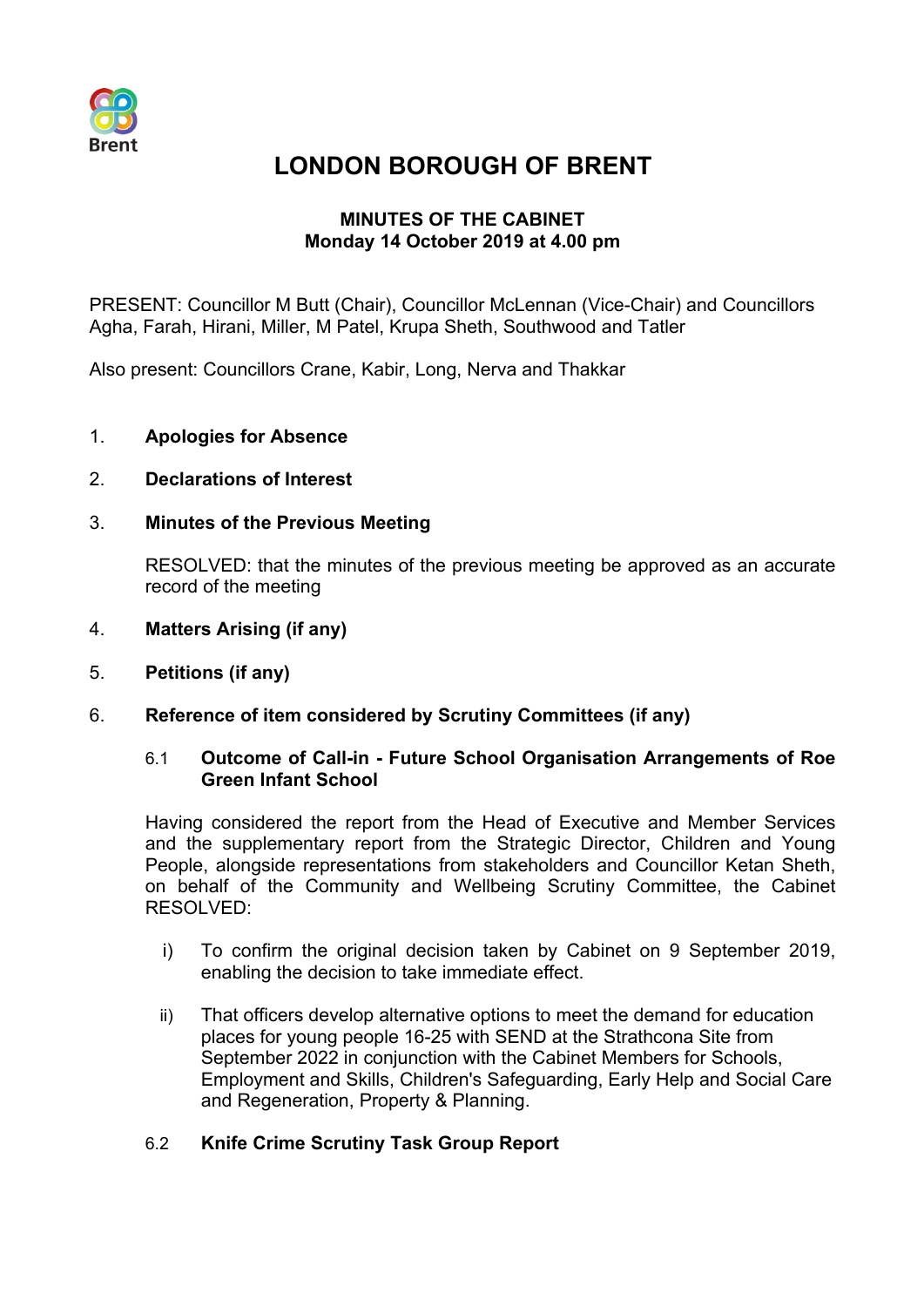RESOLVED: that the recommendations set out in the report of the Knife Crime Task Group be agreed.

# 6.3 **Affordable Housing Task Group report**

RESOLVED:

- i) Cabinet noted the recommendations set out in the report of the Affordable Housing in New Developments Task Group.
- ii) Cabinet noted the additional proposal of the Resources and Public Realm Scrutiny Committee: *that plans for new housing developments take into account the known needs of people with disabilities awaiting housing provision*.

# 7. **Quarter 2 Financial Report 2019/20**

RESOLVED: that the overall financial position and the actions being taken to manage the issues arising be noted.

# 8. **Brent Together- Draft Volunteering Strategy for 2019-2023**

RESOLVED: that the draft Volunteering Strategy for 2019-2023, as attached at Appendix 1 to the report from the Assistant Chief Executive be agreed.

# 9. **Financing Purchase of Residential Block by i4B or First Wave Housing**

## RESOLVED:

- i) Cabinet approved an equity investment in the existing i4B street purchases programme by purchasing i4B shares up to a maximum of £21.8m for the first 300 properties, as agreed in principle by Cabinet in February 2019.
- ii) Cabinet agreed for new loan facilities of up to  $£110.5m$  be made available to i4B and First Wave Housing for phase 2 of the PRS purchase programme, including the potential Quintain block purchase.
- iii) Cabinet agreed that drawdowns on the loan facility to finance the potential Quintain block E01 02 purchase would be conditional on the negotiation of points as described in paragraphs 3.15 and 3.16 below.
- iv) Cabinet delegated to the Director of Finance, in consultation with the Deputy Leader, authority to determine whether the conditions set out in paragraphs 3.15 and 3.16 below have been discharged.
- v) Cabinet agreed for equity investment of up to £22.1m for phase 2 of the PRS purchase programme, including by purchasing i4B shares up to a maximum of £22.1m.
- vi) Cabinet agreed to delegate the precise terms and mix of loan and equity funding for phase 2 of the PRS purchase programme to the Director of Finance, such that the total funding for phase 2 of the PRS purchase programme does not exceed £110.5m.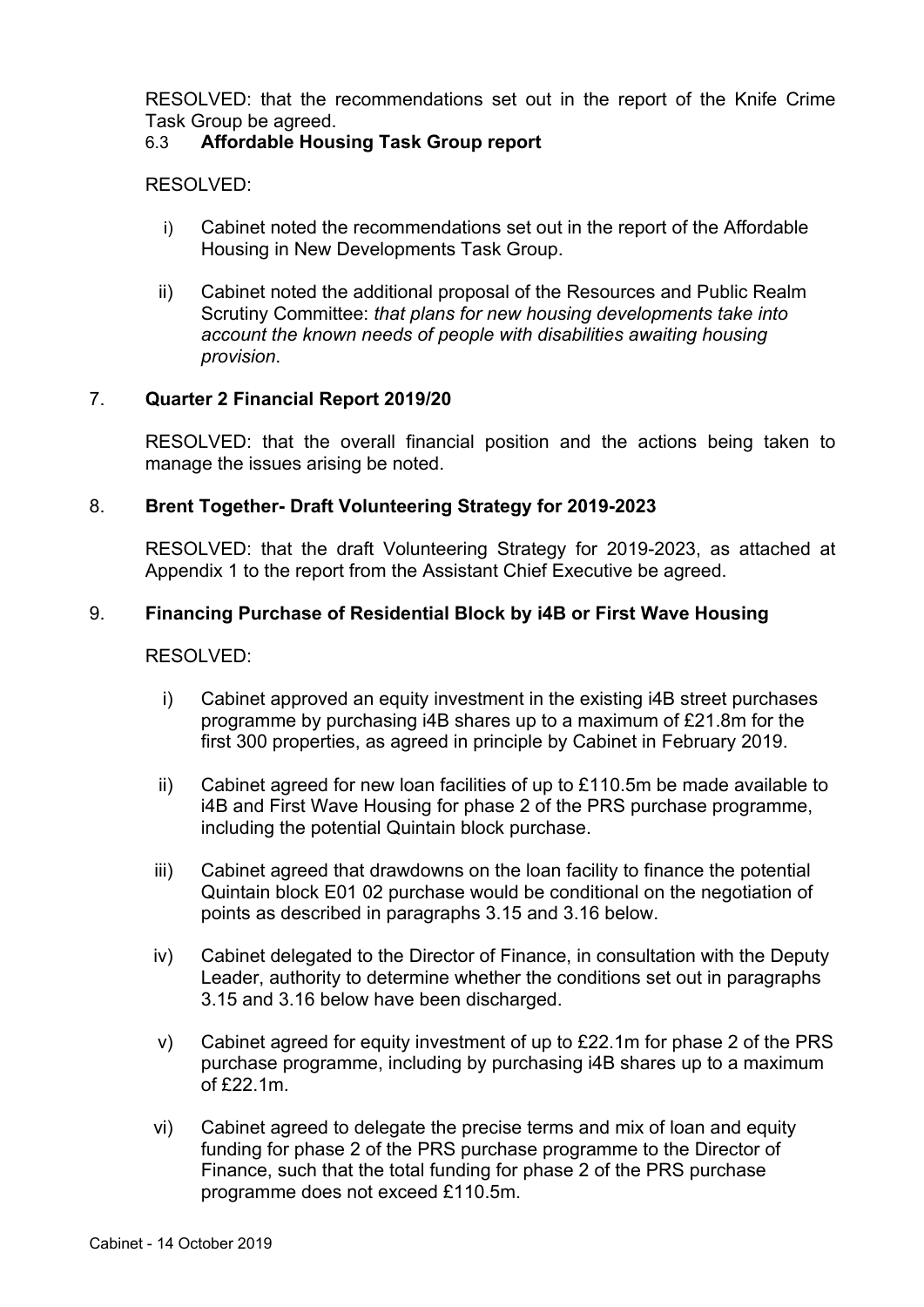vii) Cabinet noted the new details of the potential block purchase from Quintain, together with the financial and legal implications.

## 10. **Preparing Brent for the UK leaving the EU with or without a deal update**

RESOLVED:

- i) Cabinet noted the contents of the report.
- ii) Cabinet noted that the Strategic Director, Customer and Digital Services has been appointed Brent's Brexit Lead and that the Brexit Co-ordination Group will continue to monitor risks and escalate as necessary.
- iii) Cabinet noted that the Brexit Co-ordination Group will continue to act as stewards for the funds allocated from government for Brexit preparations.

#### 11. **Selective and Additional Licensing in the Private Rented Sector in Brent**

#### RESOLVED:

- i) Cabinet noted the outcome of the consultation process detailed in the Consultation Findings Report of September 2019 as set out in Appendix 1, in particular the representations received and the Council's consideration thereof, and the response to these representations as set out in Appendix 2.
- ii) Cabinet noted the consultation evidence set out in Appendix 3 relating to the problems being caused by poorly managed HMOs, and also that the report has considered that additional licensing will assist the Council in achieving wider objectives, as well as alternatives to additional licensing.
- iii) Cabinet noted the content of the Equality Impact Assessment as set out in Appendix 10.
- iv) Cabinet agreed, subject to recommendations  $1 3$  above, that the legal requirements for introducing additional licensing for the whole of the Borough of Brent as set out in paragraphs 10.1 to 10.6 of the report have been met.
- v) Cabinet agreed, subject to recommendations  $1 3$  above, that the Council using its powers under section 56 of the Housing Act 2004, to renew and authorise the designation of the entire Borough of Brent as an area subject to additional licensing to last for five years from 1st February 2020 or on a later date to be set by the Strategic Director of Community Wellbeing as delineated and edged red on the map at Appendix 5.
- vi) Cabinet agreed that the evidence report set out in Appendix 3, highlights that the legal requirements as set out in the report, paragraphs 10.11 to 10.21, for introducing Selective Licensing on the grounds of anti-social behaviour (ASB); and/or poor property conditions; and/or high levels of deprivation have been met with regard to the proposed selective licensing designation areas as summarised in table 2 in section 5.0 of the report.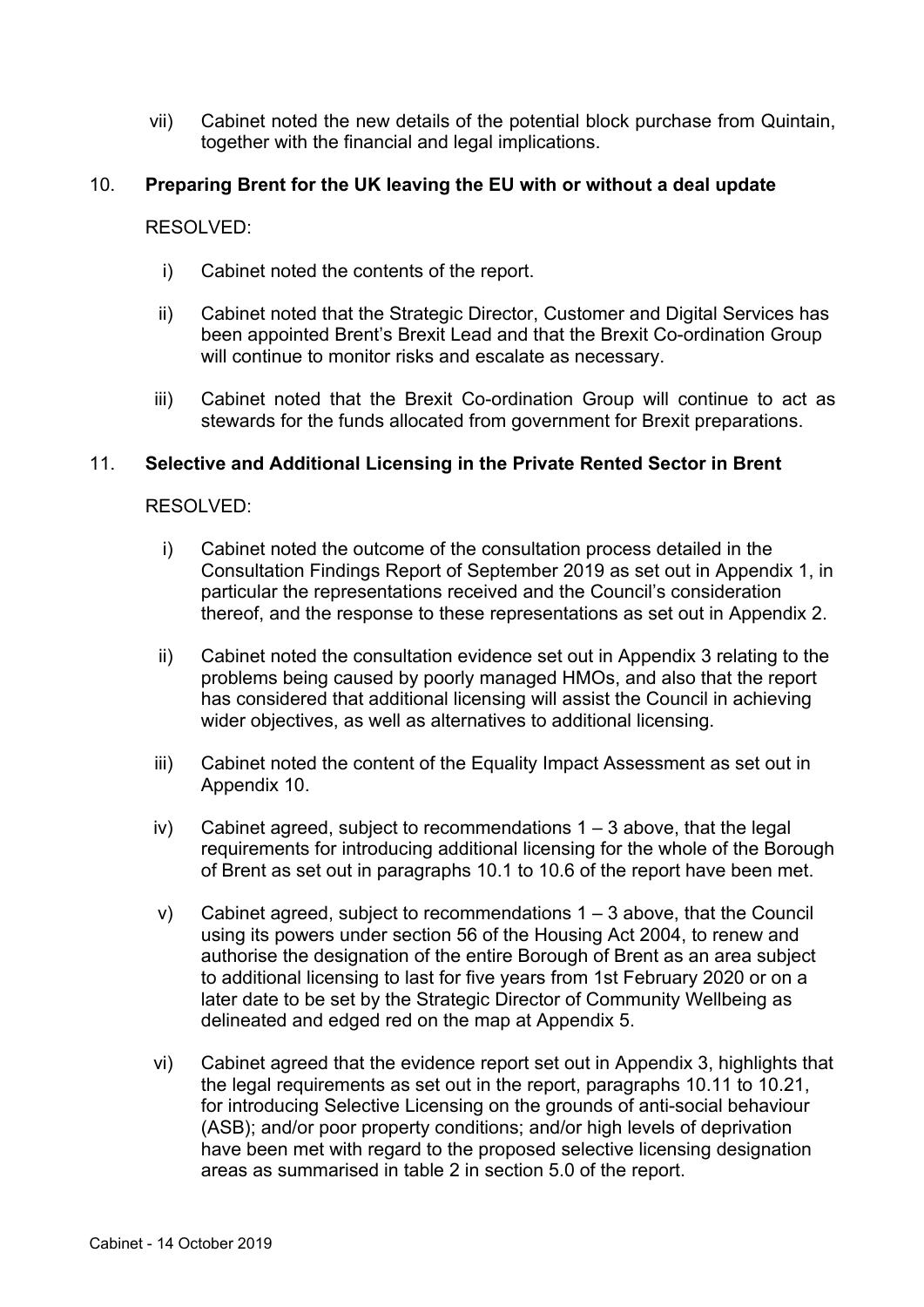- vii) Cabinet agreed, subject to recommendations  $1 3$  above, to authorise the designation of four areas for selective licensing to last for five years from the date of designations coming into force, and which cover the following Council wards as delineated and edged red on the map(s) in appendices 4A to 4D:
	- i. Designation 1: A selective licensing scheme designation in the wards of Harlesden, Wembley Central and Willesden Green wards under Part 3, s.80 Housing Act 2004 on the grounds of poor housing (property) conditions and ASB with effect from 1st April 2020, or at a later date in accordance with the statutory time required for the scheme to come into force.
	- ii. A selective licensing scheme under Part 3, s.80 Housing Act 2004 to the following designated areas of the borough with effect from 1st April 2020, or at a later date in accordance with the statutory time required for the scheme to come into force, for the reasons as follows:

Designation 2: Queensbury, Fryent and Brondesbury Park – this is along the A5 corridor and on the Grounds; Poor Housing (Property) Conditions and ASB

Designation 3: Barnhill and Welsh Harp – Grounds; Poor Housing (Property Conditions), Deprivation and ASB

Designation 4: Northwick Park, Preston, Tokyngton (Excluding Wembley Park), Alperton and Sudbury on the Grounds; Poor Housing (Property) Conditions and ASB.

- viii) Cabinet agreed to seek consent from the Secretary of State for the designation for Selective Licensing of the four designation areas as set out in appendices 4A to 4D and paragraph 2.7, which will last for five years from the date of the designation(s) coming into force, if approved by the Secretary of State.
- ix) Cabinet agreed the authority to issue the required statutory notifications in relation to the Additional and Selective Licensing Scheme designations be delegated to the Strategic Director of Community Wellbeing, in consultation with the Lead member for Housing and Welfare Reform.
- x) Cabinet agreed that, subject to the issue of statutory notifications, that the Strategic Director of Community Wellbeing, in consultation with the Lead Member for Housing and Welfare Reform be authorised to decide the date from which the council will begin to accept applications for Additional licensing.
- xi) Cabinet agreed that, subject to consent being obtained from the Secretary of State, and the issue of statutory notifications, that the Strategic Director of Community Wellbeing, in consultation with the Lead Member for Housing and Welfare reform be authorised to decide the date from which the council will begin to accept applications for Selective Licensing for each of the four designated areas and decide the date on which the designations and the extended Selective Licensing scheme will come into effect.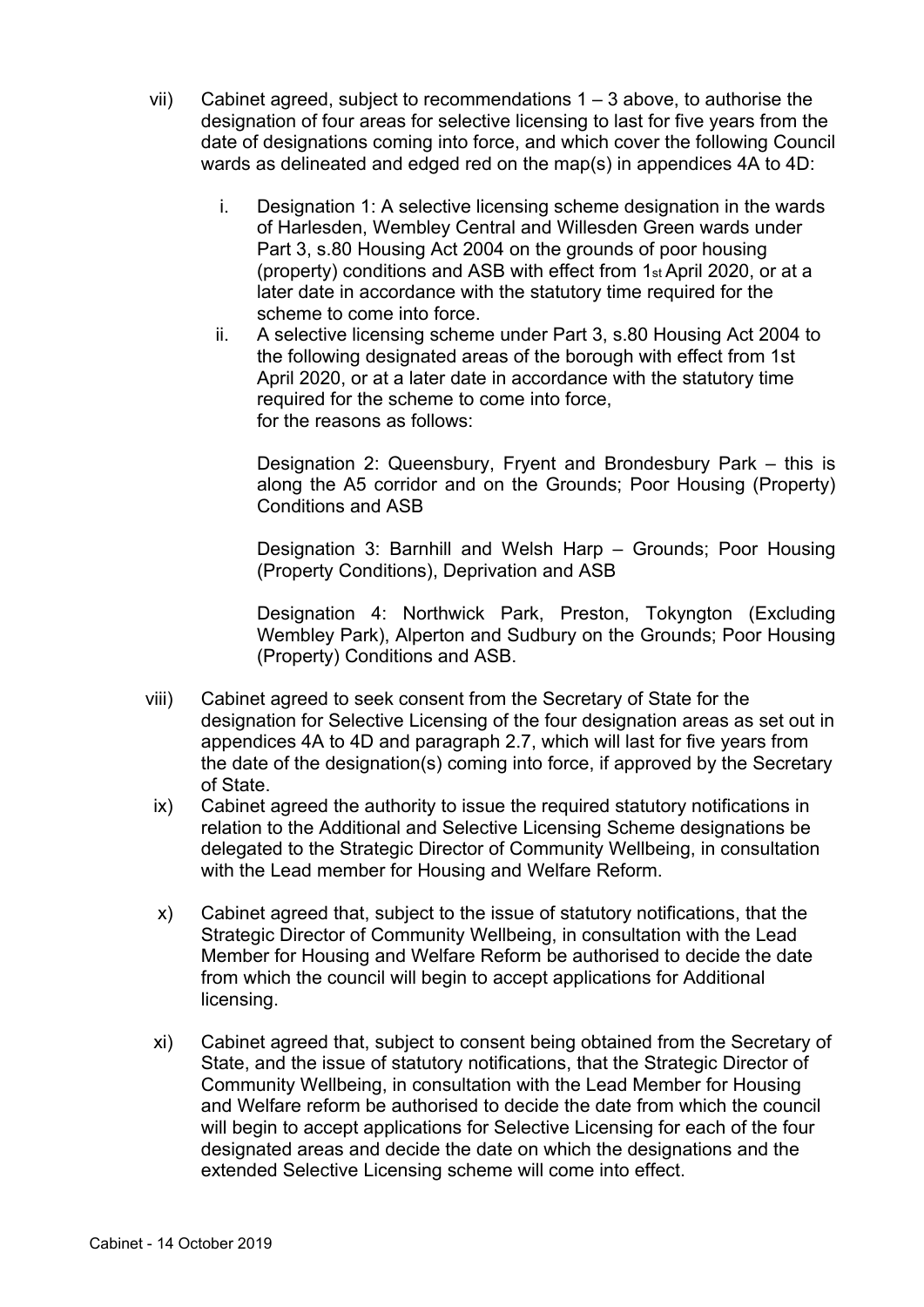- xii) Cabinet agreed that the licensing conditions for the proposed designation areas for additional licensing as set out in Appendix 8, and for selective licensing as set out in Appendix 9 be approved and authorised the Strategic Director for Community Wellbeing, in consultation with the Lead Member for Housing and Welfare Reform, to make any minor variations to such licensing conditions.
- xiii) Cabinet agreed to the proposed fee structure for licence applications under the Additional and Selective Licensing schemes set out in Appendix 7.
- xiv) Cabinet agreed that authority be delegated to the Strategic Director of Community Wellbeing, in consultation with the Lead Member for Housing and Welfare Reform to agree the basis for and level of any changes including discounts which may be applied to these licensing application fees.
- xv) Cabinet noted that the Additional and Selective Licensing schemes will be kept under review at least annually. Any significant changes, including the withdrawal of a licensing designation or a proposal to introduce any new designation(s), will be subject to further consultation and a decision by Cabinet.

## 12. **Continued Use of Retained Right to Buy Receipts**

## RESOLVED

- i) Cabinet agreed the continuing retention of Right to Buy receipts (subject to government legislation), as part of the Brent Retention Agreement (2012) with the Secretary of State for Ministry of Housing Communities and Local Government until 31 March 2024.
- ii) Cabinet agreed to continue to acquire existing properties until 31 March 2024 subject to financial viability including the flexibility to part-fund the cost of advance purchases within the South Kilburn regeneration area through retained Right to Buy receipts.
- iii) Cabinet agreed to continue to grant retained Right to Buy receipts to external partners for the provision of affordable homes for rent in line with the agreed procedure and delegate authority to the Strategic Director for Community Wellbeing in consultation with the Director of Finance and Operational Director for Housing to approve the criteria for grant funding, to approve criteria for evaluation of bids and to approve the allocation of such grants on acceptable terms.
- iv) Cabinet agreed to continue to contribute retained RTB receipts to support residential development of council-owned sites and for a commensurate proportion of the homes to be provided as affordable rented accommodation, subject to financial viability and to delegate authority to the Strategic Director for Community Wellbeing in consultation with the Director of Legal, HR, Audit and Investigations, the Director of Finance and the Operational Director, Housing to approve the contribution of such receipts.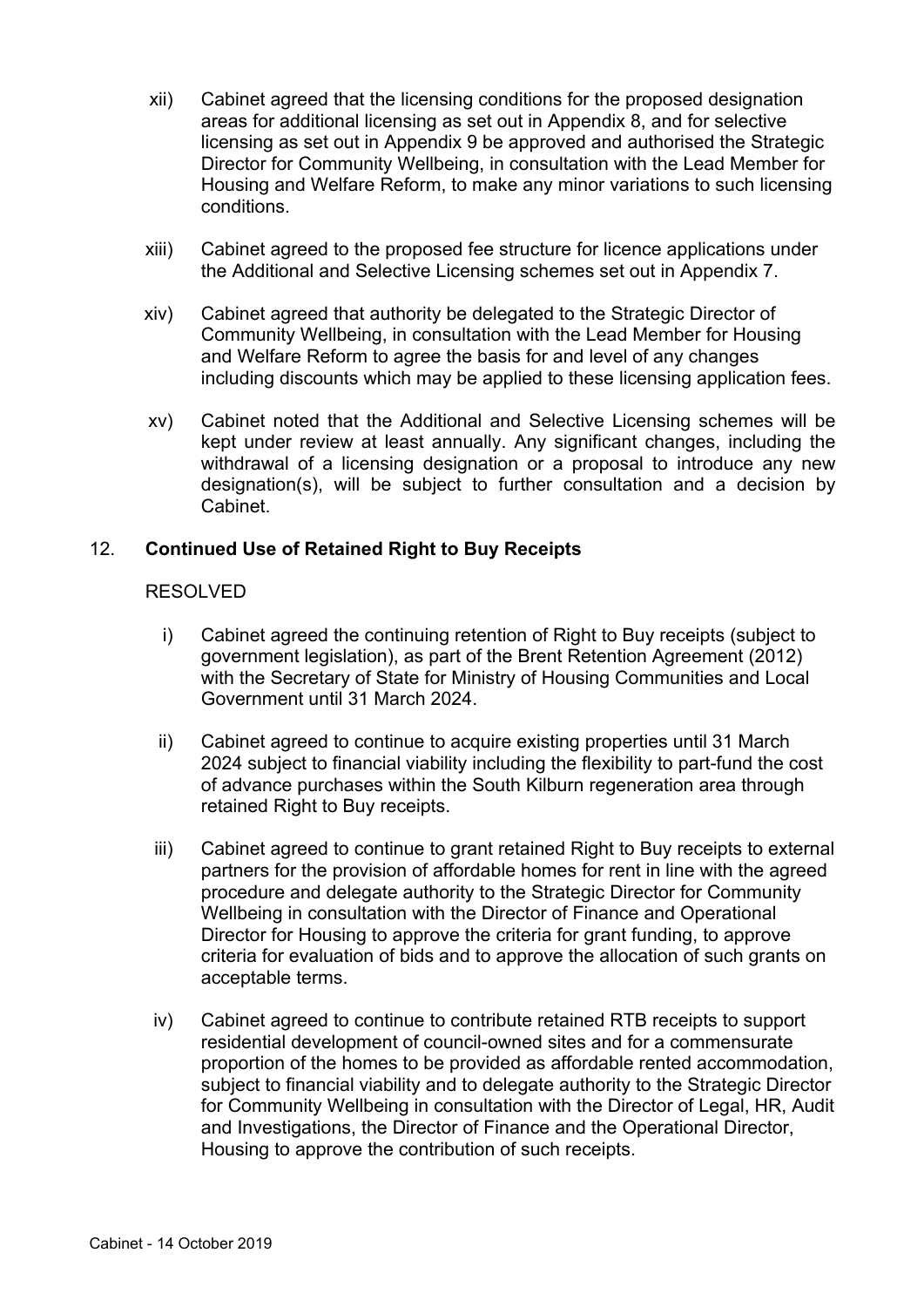# 13. **Digital Strategy and Business case 2019-2023**

#### RESOLVED

- i) Cabinet agreed the Digital Strategy 2019-23 as set out in Schedule 1.
- ii) Cabinet agreed the Outline Business Case as set out in Schedule 2 with the funding identified to deliver the programme.
- iii) Cabinet agreed the Cyber Security Strategy 2019-23 as set out in Schedule 3.
- iv) Cabinet delegated to the Strategic Director of Customer and Digital Services, in consultation with the Deputy Leader, authority to award a contract for a digital development partner.

## 14. **South Kilburn Queens Park (SKQP) LLP - Termination and the Option to Acquire Falcon Land**

## RESOLVED

- i) Cabinet noted the content of the report and appendices.
- ii) Cabinet agreed to terminate the SKQP LLP Project Agreement and Members Agreement after 30 October 2019 should it not be possible for the parties to agree a solution with regard to outstanding conditions precedent.
- iii) Cabinet agreed that, subject to termination of the SKQP LLP Project Agreement and Members Agreement pursuant to paragraph 2.2, Brent Council enter into the option agreement to acquire the Falcon Public House site.
- iv) Cabinet delegated authority to the Strategic Director of Regeneration and Environment in consultation with the Cabinet Member for Regeneration, Property and Planning, to exercise its option and agree terms for the acquisition of the Falcon Public House site.

## 15. **Brent Local Plan Publication and Submission for Examination**

#### RESOLVED

- i) Cabinet agreed that the Brent Local Plan set out in Appendix 1 is published for consultation.
- ii) Cabinet delegated authority to the Strategic Director of Regeneration and Environment in association with the Cabinet Member for Regeneration, Property and Planning to make proposed modifications to the Brent Local Plan prior to submission and if required through the Examination process.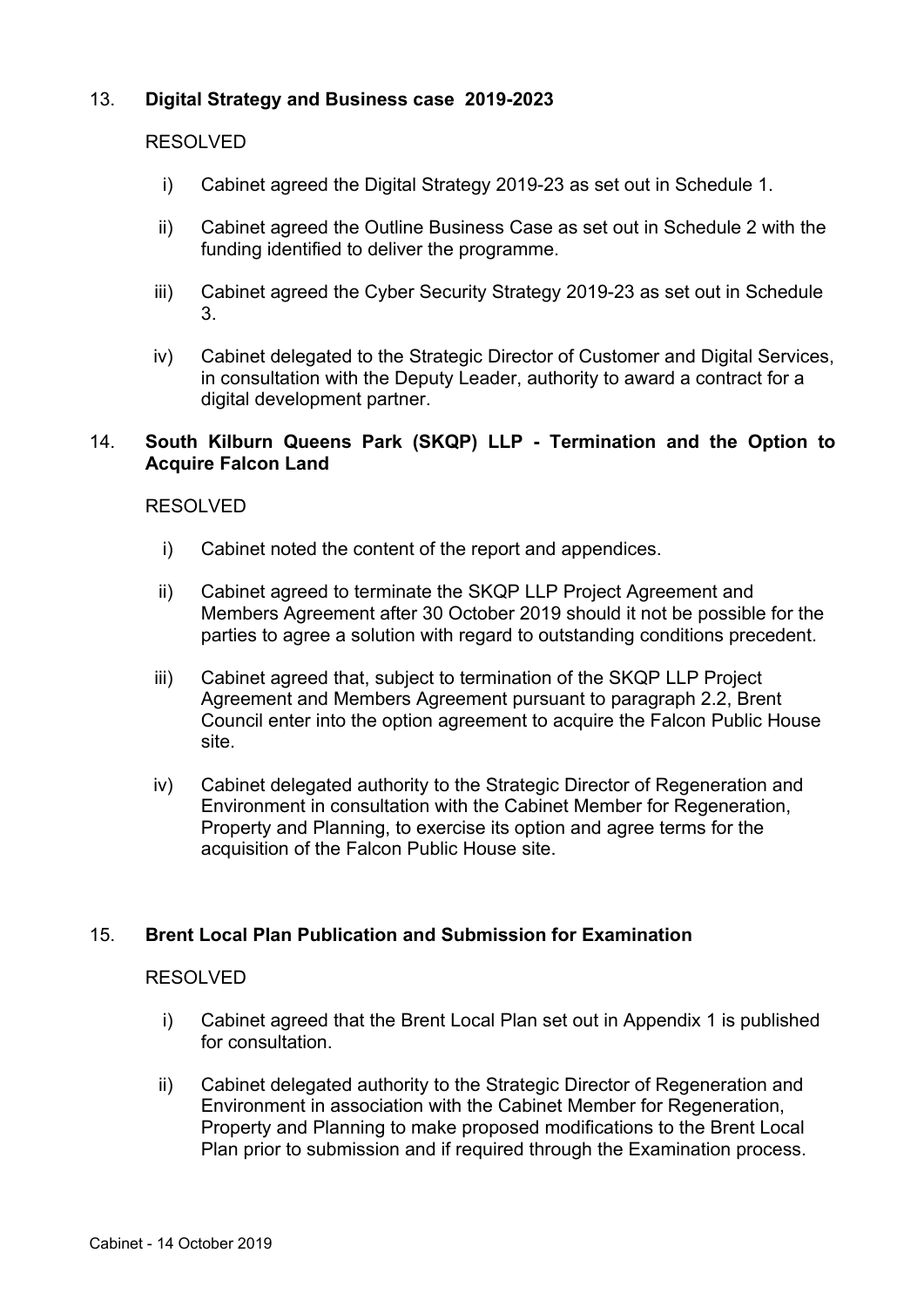- iii) Cabinet recommended that Full Council approve the submission of the draft Brent Local Plan with any proposed modifications, plus associated documents as set out in regulation 22 of The Town and Country Planning (Local Planning) (England) Regulations 2012), to the Secretary of State for Examination.
- iv) Cabinet approved the Brent Local Development Scheme 2019-22 as set out in Appendix 2.
- v) Cabinet delegated authority to the Strategic Director Regeneration and Environment in association with the Cabinet Member for Regeneration, Property and Planning to approve future Brent Local Development Schemes.
- vi) Cabinet revoked the Alperton Masterplan Supplementary Planning Document July 2011.

## 16. **Article 4 Directions to Remove Permitted Development Rights for Changes of Use from Office and Light Industrial to Residential and also from Residential to Houses in Multiple Occupation**

## RESOLVED

- i) Cabinet approved the issuing of a non-immediate Article 4 Direction removing permitted development rights for change of use from Office (B1(a)) and Light Industrial (B1(c)) to residential (C3) for the remainder of the borough not covered by existing Article 4 Directions to remove these permitted development rights.
- ii) Cabinet approved the issuing of a non-immediate Article 4 Direction removing permitted development rights for change of use from Residential (C3) to Houses in Multiple Occupation (C4).
- iii) Cabinet delegated authority to the Strategic Director for Regeneration and Environment in association with the Cabinet Member for Regeneration, Property and Planning to consider consultation responses and the decision on whether to confirm the Article 4 Directions.

# 17. **Secondary School Expansion Programme - Update and Approval of Capital Funding**

## RESOLVED

- i) Cabinet approved the secondary school expansion programme as described in paragraph 3.15 of the report.
- ii) Cabinet allocated £35.1m of capital funding to deliver a phased secondary school expansion programme.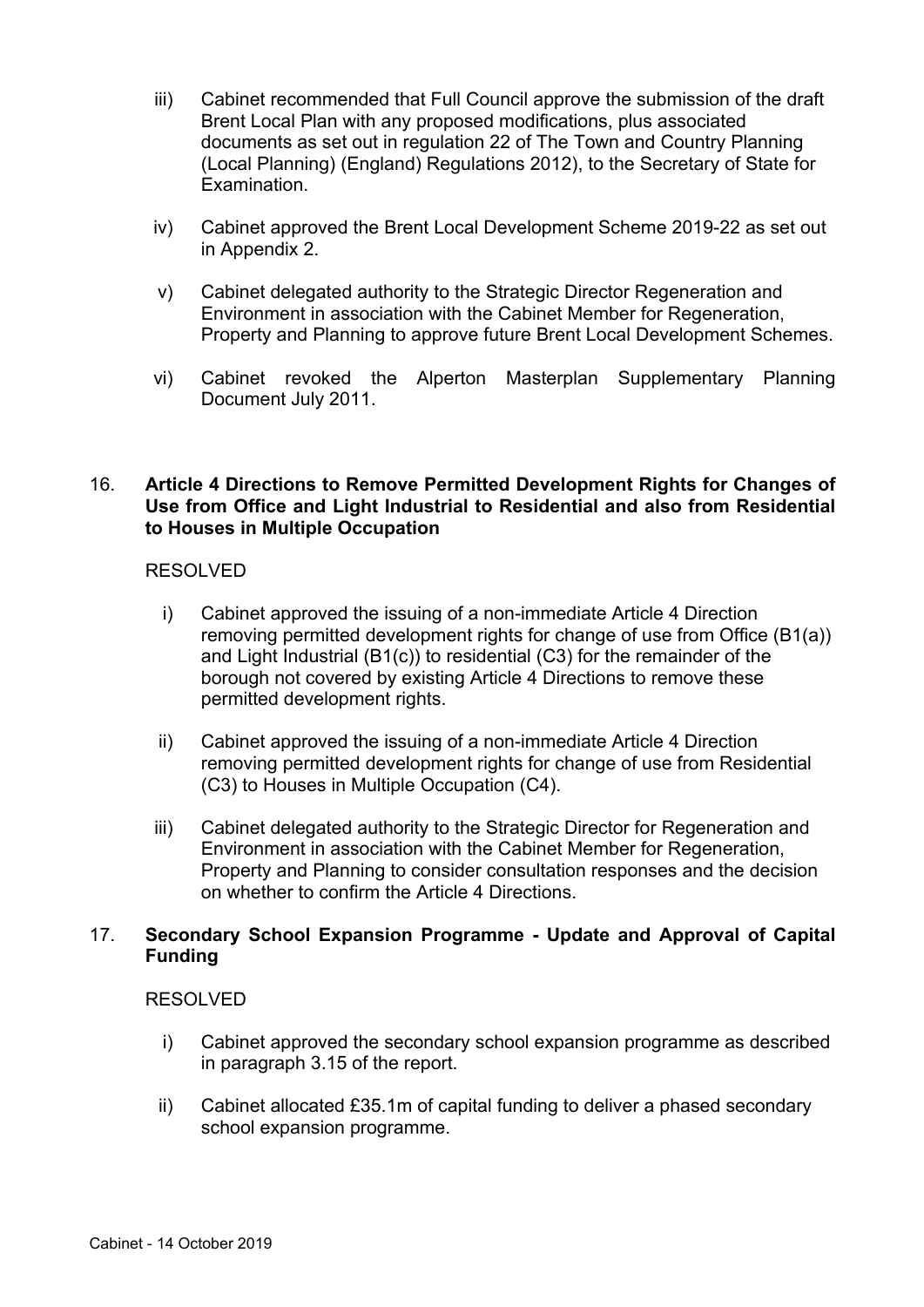- iii) Cabinet noted that further reports will be brought to Cabinet seeking approval of capital allocations to individual projects from the overall programme funding based on detailed project business cases.
- iv) Cabinet noted that the Strategic Director of Regeneration & Environment will make decision/s to award one or more low/medium value services contracts for the consultant team required to deliver the secondary school expansion programme.

# 18. **Development of Family Hubs**

#### RESOLVED

i) Cabinet agrees to the development into Family Hubs of those sites listed in Table 1 below for the reasons detailed in the report and particular in paragraph 6.10 of the report.

# Table 1 **Current Children's Centre sites proposed to become Family Hubs**

| Fawood and Curzon (managed as one Hub)      | Preston Park (adjacent to Preston   |
|---------------------------------------------|-------------------------------------|
|                                             | Park primary school)                |
| Alperton (adjacent to Alperton School)      | St Raphael's (centrally located on  |
|                                             | the Stonebridge estate)             |
| Church Lane (adjacent to Fryent Primary     | Three Trees (adjacent to Queens     |
| school)                                     | Park Community school)              |
| Granville Plus (part of the Granville site) | Willow (predominantly as a SEND     |
|                                             | hub situated adjacent to Chalk Hill |
|                                             | Primary school)                     |

ii) Cabinet agrees that the sites detailed in Table 2 below will cease Children's Centre provision, and seek alternative usage options for the reasons detailed in the report and in particular in paragraph 6.10 of the report.

#### Table 2

# **Current sites proposed to end existing Children's Centre provision from, seeking alternative usage options:**

| Mount Stewart (based on Mount<br>Stewart school site, possible future use<br>as a full time school nursery)                                     | Welcome Centre and Barham Park<br>Annex (possible future use for Barham<br>Park site as a community resource by a<br>voluntary sector provider)         |
|-------------------------------------------------------------------------------------------------------------------------------------------------|---------------------------------------------------------------------------------------------------------------------------------------------------------|
| Treetops (based in King Edward Park<br>possible future use by the onsite<br>private nursery provider full time)                                 | Wykeham (adjacent to Wykeham<br>primary school, possible future use by<br>the school as 2 year olds' provision or<br>for alternative educational use).  |
| Wembley Primary (Integrated with<br>Wembley primary school, possible<br>future use by the school as additional<br>office and nursery provision) | Harmony (adjacent to Mitchell Brook<br>primary school, possible future use as<br>continuation of school nursery or for<br>alternative educational use). |

iii) Cabinet approved an approach to manage Family Hubs as set out in the report and in particular in paragraph 6.21 of the report, with health services being commissioned and the majority of other services being brought inhouse.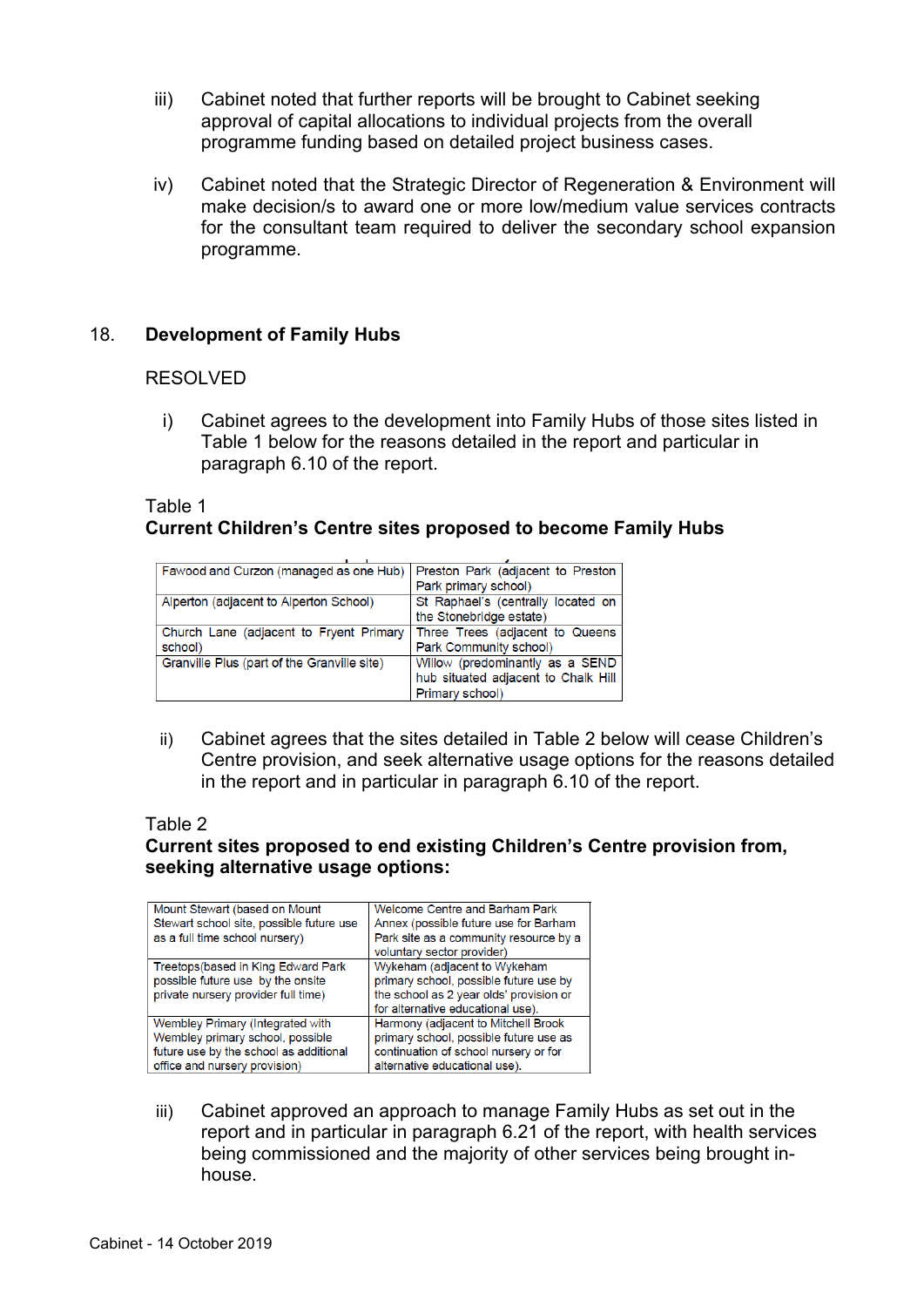- iv) Cabinet delegated authority to the Strategic Director, Community Wellbeing in consultation with the Lead Member for Public Health, Culture and Leisure to tender and award a contract(s) to deliver health services from Family Hubs as detailed in appendix 4.
- v) Cabinet delegated authority to approve requests to the Strategic Director, Children and Young People to Tender and Award some specific services to be delivered from Family Hubs as detailed in appendix 4.

# 19. **Consultation on Admissions Arrangements for Community Schools for 2021/22**

# RESOLVED

- i) Cabinet agreed to carry out statutory consultation on the proposed changes to Community Schools Oversubscription Criteria as set out in section 4.0 of the report, to take effect for the academic year 2021/22. The consultation is as required by the School Admissions Code, revised in December 2014.
- ii) Cabinet noted that the results of the consultation will be reported back to Cabinet for a final decision on the proposals by February 2020.

# 20. **Exclusion of Press and Public**

RESOLVED: that under Section 100A(4) of the Local Government Act 1972, the press and public be excluded from the meeting during consideration of agenda item X on the grounds that this involved the likely disclosure of exempt information as defined in Paragraph X, Part 1 of Schedule 12A, as amended, of the Act: *Insert category of exempt information*

1. Information relating to any individual.

2. Information which is likely to reveal the identity of an individual.

3. Information relating to the financial or business affairs of any particular person (including the authority holding that information).

4. Information relating to any consultations or negotiations, or contemplated consultations or negotiations, in connection with any labour relations matter arising between the authority or a Minister of the Crown and employees of, or office holders under, the authority.

5. Information in respect of which a claim to legal professional privilege could be maintained in legal proceedings.

6. Information which reveals that the authority proposes –

(a) to give under any enactment a notice under or by virtue of which requirements are imposed on a person; or

(b) to make an order or direction under any enactment

7. Information relating to any action taken or to be taken in connection with the prevention, investigation or prosecution of crime.

## 21. **Any other urgent business**